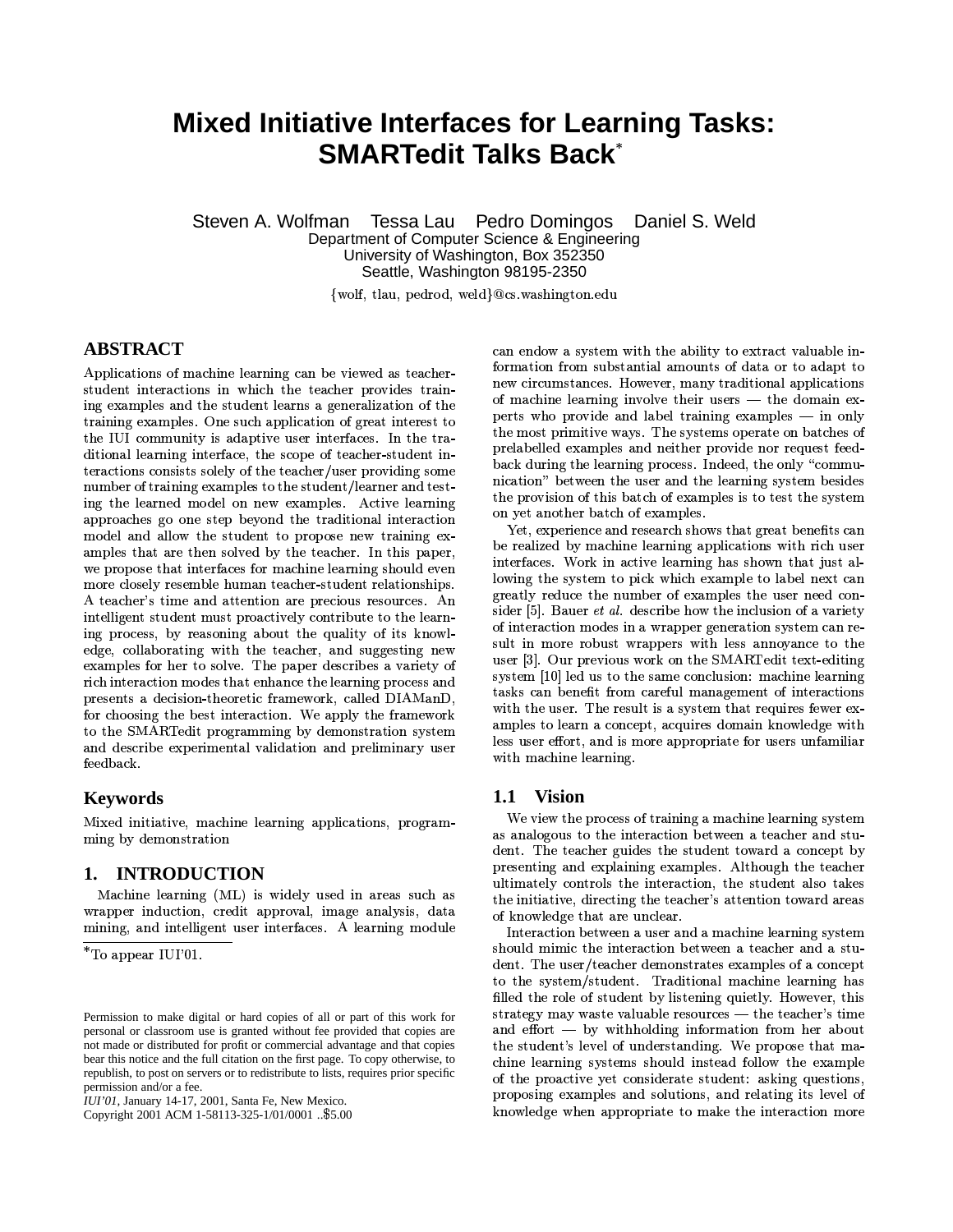

Figure 1: Diagram of the DIAManD interaction manager in use in a machine learning application. Traditional ML systems have only the bottom three components with a fixed interaction mode. DIA-ManD allows us to introduce a library of interaction modes and choose among them based on a set of attributes. The chosen interaction mode regulates the next stage of communication  $(i.e.,$  interaction) between the user and the learning system.

effective.

Such a mixed initiative interface is uniquely appropriate to machine learning systems because the user is directly interested in helping the underlying system. Indeed, the user's primary goal is for the system to refine its knowledge to the point that it has learned the correct concept and can aid her in her task. Thus, the user interface has a prerogative to act to maximize the value of the user's efforts to the learning system. The interface's guidance may take the form of informing the user of the learner's internal state in a comprehensible, domain-oriented manner, or of taking control of the discourse with the user to refocus her attention on new aspects of the learning process.

#### $1.2$ **Overview**

In the rest of this paper, we explore the issues that arise in constructing mixed initiative user interfaces for machine learning systems. We describe a general framework for interaction management in machine learning based on the common structure of most machine learning tasks: examples, labels or solutions, predictions, and data sets. In particular, we describe:

- a comprehensive list of classes of interaction modes for machine learning systems.
- a set of attributes for measuring aspects of the utility of these interaction modes,
- DIAManD: the Decision-theoretic InterAction Manager for Discourse, a system for selecting among interaction modes using a multi-attribute utility function,
- a learning framework for adapting the weights of DIA-ManD's utility function to individual users, along with

experiments validating the framework,

- a full implementation of DIAManD in the SMARTedit programming by demonstration system for text-editing,
- and preliminary user feedback on the SMARTedit implementation of DIAManD.

Figure 1 shows the high-level architecture of our system. DIAManD selects from among a set of interaction modes the one it judges most appropriate based on their attribute vectors. The best of these modes is presented to the user and controls the next stage of discourse, updating the state of the learner. The modes are then rescored based on the new state of the learner. Our implementation of DIAManD in SMARTedit currently includes six interaction modes, five attributes, the original SMARTedit learning system, and an adaptive utility function.

In the next section, we motivate the subject of user interfaces for machine learning with a brief case study of SMARTedit. We then present the top three blocks of Figure 1 in three sections: a list of classes of interaction modes, the DIA-ManD decision-theoretic framework for adaptively selecting among these modes, and an example set of attributes for use with DIAManD. The following section (Section 6) describes our implementation of the framework in the SMARTedit programming by demonstration system and discusses some preliminary user feedback. Finally, we conclude with our contributions and sketch out future lines of research building on this paper.

### **CASE STUDY: SMARTEDIT**  $2.$

One machine learning application that benefits from mixed initiative discourse is programming by demonstration, in which the user demonstrates to the system how to perform a task. The system treats this demonstration as a partial execution trace of the program that solves the task, and generalizes from the trace to the original program.

In prior work, we have formulated programming by demonstration (PBD) as an inductive learning problem [10, 11. In our formulation, the learner is given the sequence of changes in the application state observed as the user performs some task on a concrete example. The learner then generalizes from these to a program that is capable of performing the task on new examples by learning the functions that transform from the initial application state to the desired final state. The actual learning mechanism involves maintaining a compact representation of a set of candidate hypotheses which is pared during learning to include only those hypotheses consistent with the observed task.

The user interface for PBD is similar to the regular macro recording interface: the user demonstrates the behavior of a program by recording how the program performs on a concrete example. In contrast to regular macros, however, the PBD system doesn't merely record a series of keystrokes. Instead, it *generalizes* from one or more demonstrations to a robust, executable program. After recording each demonstration, the user can ask the system to execute its learned program on the next example. In effect, the system has two interaction modes: recording the user's solution of the next example, and solving the next example using its learned program.

We have implemented this interface in the SMARTedit PBD system for text-editing. For example, a simple task for SMARTedit is to delete HTML comments from a text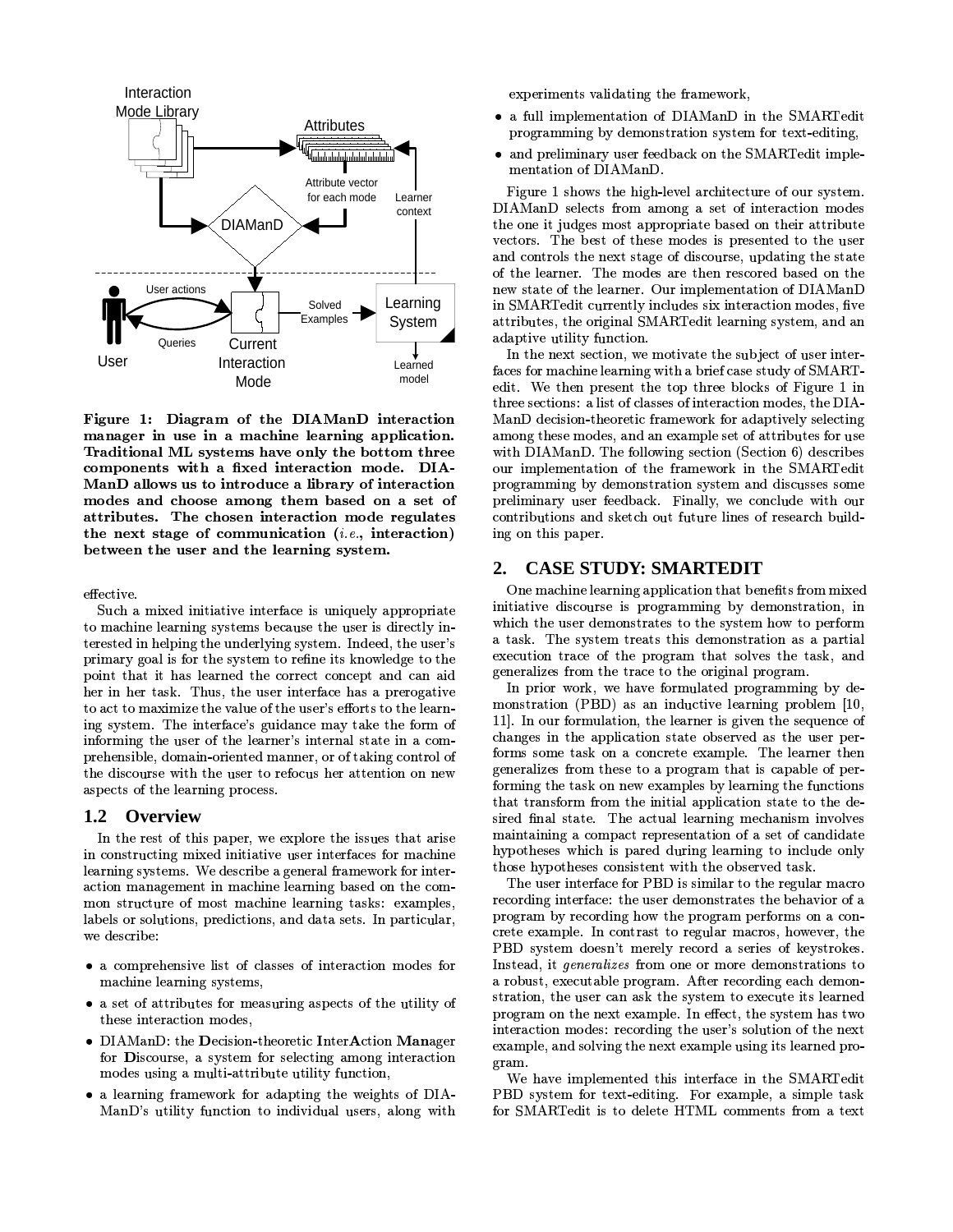| Record<br>iteration | Step through<br>macro                                                                                                                                     | Try another<br>quess | Run<br>program |  |
|---------------------|-----------------------------------------------------------------------------------------------------------------------------------------------------------|----------------------|----------------|--|
|                     | Step 1 of 3 is Move to the end of 'ample' [35% prob.]<br>This is some sample<br>HTML text from which the comments <br>Comment <math>#2</math> ought to be |                      |                |  |
|                     | deleted. Look! Comment <em>coming</em><br>$\leftarrow$ !--Comment #3-->!                                                                                  |                      |                |  |

Figure 2: Screenshot of the original SMARTedit PBD system. The task is to delete all HTML comments. The first comment has already been deleted from just after the word "sample". The system now incorrectly predicts the user's next action is to move after the string "ample" rather than before " $lt;$ !--".

file. A user demonstrates this task by starting the macro recorder, moving the cursor to the next comment, selecting the comment with the shift and cursor keys, and pressing the delete key to delete it (Figure 2). She then stops the macro recorder. After this demonstration, one of SMARTedit's candidate programs is a program consisting of three actions of the form "move to the next occurrence of  $\lt$ !--, select to the next occurrence of  $\rightarrow$ , and delete the selection."

#### 2.1 Need for mixed-initiative interface

When we presented the interface to users, however, several problems were revealed. One user performed ten examples before asking the system to predict an action when, in fact, the system had learned the task correctly after the first two demonstrations. Another performed only one example before asking for the system's prediction. Because the system had not yet learned the right program, the user had to cycle through a large number of predicted actions before finding the correct one. A third user asked the system to begin predicting actions and then wished to return to demonstrating examples, but the system did not support returning to the recording mode.

These problems reflect on interactive machine learning applications as a whole. SMARTedit is an instance of a machine learning algorithm: it generalizes from solutions supplied by the user and learns a model explaining those solutions. The user interacts with the learning algorithm either by solving examples or by supervising the system's performance on an example. However, these are only two points in the space of possible interaction modes between the user and the learner. The problems revealed in our user tests suggest that other interaction modes could have benefits both in acquiring the concepts more quickly (e.g., through judicious choice of the example to classify, as in active learning) and in allowing the user more control over the learning process. The next section describes our space of interaction modes in more detail.

### **3. INTERACTION MODES FOR LEARNING**

We have formed a comprehensive list of effective, general classes of interaction modes for machine learning. Each of these classes relies on only a few features common across learning domains and none assumes machine learning expertise on the part of the user. A supervised machine learning task includes distinct examples that the user solves, either

by classifying them or by some more complex manipulation. Moreover, a *possibly-ordered set* of unsolved examples is either readily available or easily constructed. The learner searches through a space of hypotheses that explain the observed examples, and can execute one of these hypotheses on a new unsolved example to predict a *solution*.

Although users are generally familiar with the application domain  $(e.g., text-editing),$  they may vary in their knowledge about the underlying machine learning system. While a machine learning expert might be able to peruse and correct the learner's individual hypotheses, we assume that users are not machine learning experts. This assumption is especially true in the case of adaptive user interfaces, where the users may not even be directly aware that they are using a machine learning system.

Our list of interaction mode classes includes:<sup>1</sup>

- *User solution*: In our simplest class, the standard for machine learning, the learning system observes an example and solution that the user provides and uses the result as input to the learning algorithm. SMARTedit uses an interaction mode in this class when the user provides solutions (or partial solutions) to examples by demonstrating her text-editing procedure on a section of text.
- Collaborative solution: The system executes a learned hypothesis on the next example and presents a solution to the user. The user either confirms the solution  $-\sin$  which case the example becomes training data for the system or she asks for an alternate solution. The system can then propose an alternate solution to the user for acceptance or rejection, and so the process continues. For example, after a user demonstrates how to delete the first comment in Figure 2, she asks the system to predict the next action. Because the system incorrectly predicts a move to the word "ample", she might then choose to cycle to the next most likely guess. Members of these first two interaction classes were implemented in the original SMARTedit.
- System solution: In this class of interactions the learning system assumes slightly more control, executing its learned concept on the next example (or a part of it), demonstrating the solution to the user, and giving her a chance to reject that solution. If the user does not take this chance, the system assumes the solution was correct and carries on to the next example. The user need exert very little effort in this type of interaction as long as the system's learned concept is of high quality. Note that unlike in a collaborative solution mode, the user does not actually correct the system's predictions but rather indicates only whether the prediction is correct. Recalling the example of Figure 2, SMARTedit could run its learned program a step at a time; if the program were correct and the user did not interrupt, SMARTedit would proceed to delete all the remaining HTML comments in the file.
- Performance: In a performance interaction mode, the learning system takes full control and executes its concept autonomously on new examples. If implemented in SMARTedit, for example, performance mode might be useful once the system has learned a program to delete HTML comments. It can then proceed to delete all the

 $<sup>1</sup>$ As described in Section 6, we have implemented represen-</sup> tatives from all these classes except the generation classes and user example selection.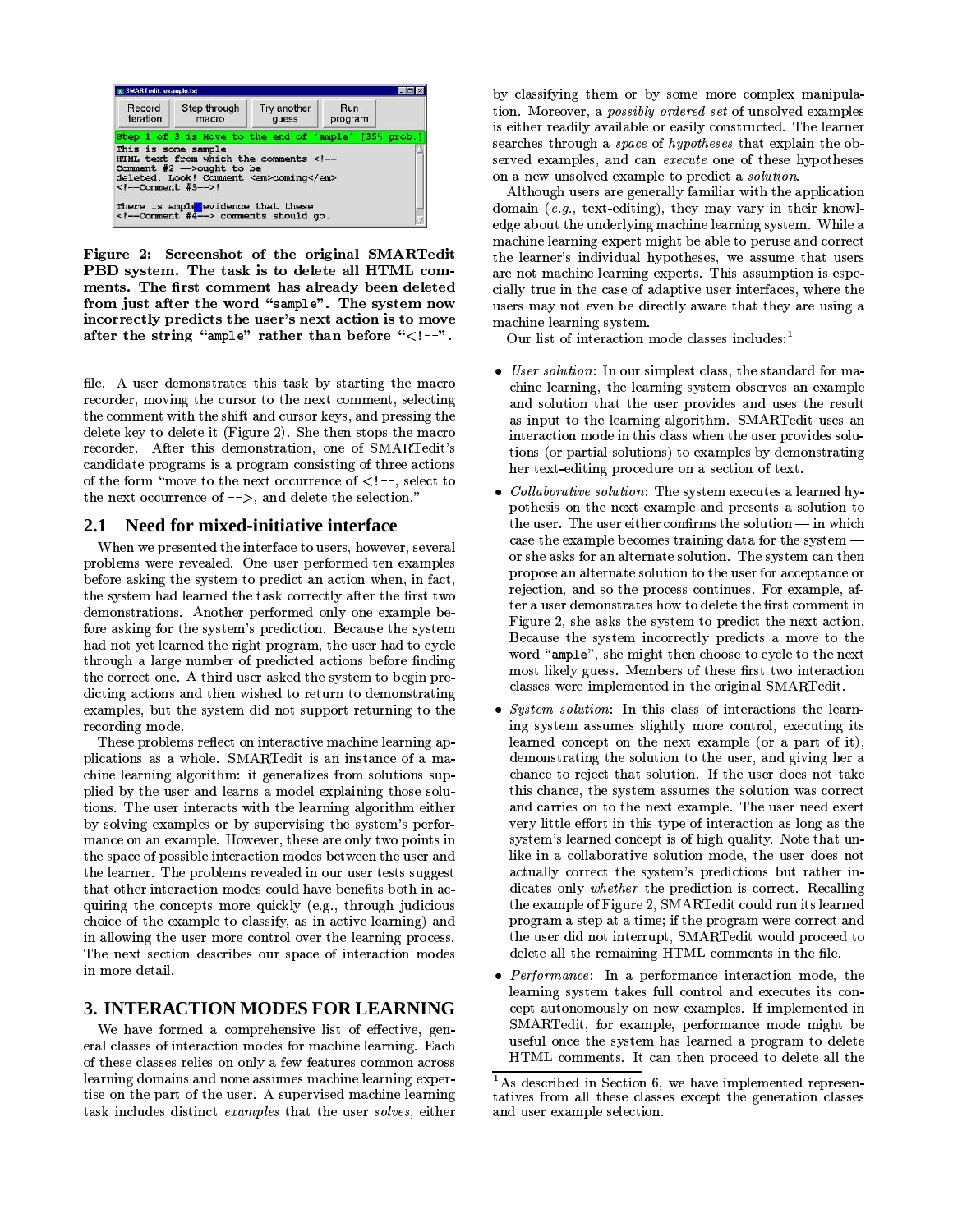comments in all of the HTML files in a directory. Moreover, this program might be applied to new files immediately or at a future date. Even in a performance mode, there is the potential that the system can make further progress in learning by studying the distribution of new examples; however, the system is not supervised by the user.

- System example selection: The system proposes to the user that she shift her attention to a particular example, rather than a user-selected example, a randomly-chosen example, or the next one in order. As related in the active learning literature, system-driven example selection can often provide greater learning benefit because the system can collect data on the most interesting examples first.
- · User example selection: The system requests that the user select or provide a promising new example to investigate. Ideally, this request is accompanied with a high-level description of the kind of example that would be most valuable to operate on next. This class of interactions trades off increased control for the user with increased burden (the onus of selecting the example).
- System example generation: In this class the system generates a new example for the user to solve. In learning applications with relatively unstructured and unrestricted input, the system may be able to generate arbitrary examples. However, in more structured environments, modifying existing examples may be more effective than generating entirely novel examples.
- $\bullet$  User example generation: Here, the system asks the user to create a new example which can then be solved. This type of interaction is valuable if the system can specify to the user some quality of the new example which would help to discriminate among contending hypotheses. For example, SMARTedit might request an example in which an open HTML comment is unmatched by a closing tag. If the user provides the example, the system can clarify its learned concepts. If, on the other hand, the user indicates that such examples are impossible or irrelevant, the system has learned information about the distribution of examples.

### **4. DECISION-THEORETIC FRAMEWORK**

The interaction modes described in the previous section form the core primitives of a rich and comprehensible discourse with the user. However, we can't assume that the human user will effectively control the dialogue unassisted because she will likely find the complete set of options bewildering. This assumption would be especially hazardous since  $(1)$  we expect that many users will have no experience with machine learning algorithms, and (2) the choice of the most effective interaction depends crucially on the state of the ML system.

Instead, we adopt a mixed-initiative framework (DIA-ManD) in which the learner and human user are each participants in a dialogue aimed at improving the learner's hypothesis with minimal effort on the part of the user. The user and the learning system communicate through one of the various interaction modes. A set of attributes provides the means to discriminate among interaction modes; each attribute can provide a numerical evaluation in the range  $[-1, 1]$  for a given interaction and state of the learning system. DIAManD scores the interactions using the attributes

and, when appropriate, presents the best one to the user. The user may either proceed with this interaction or override the system to choose a different one.

DIAManD scores the interactions based on a decisiontheoretic framework  $[17]$  (*i.e.*, using a utility model) which allows the learner to balance an interaction's expected burden to the user against its estimated value to the task and learner. However, we believe that each human user will perceive the utility of a given interaction in a given situation differently. Some users may prefer a learning system which is highly active, taking control of the discourse early at the possible expense of user corrections. Others would prefer a system that watches quietly until it is more certain that it understands the user's concept. To account for these differences and others, DIAManD adapts its utility function to the preferences of each individual user.

To render the problem of adapting DIAManD's utility function feasible in a reasonable number of interactions, we model the function by a linear combination of the weighted attributes. Thus, DIAManD models an individual user's preferences as a set of weights on the available attributes. Given these weights and an interaction, the interaction's score is the dot product of the weight vector and the vector of values of each attribute for the interaction.

To use the DIAManD framework (Figure 1), an application designer provides a learning system, a set of modes for interacting with this system, and a set of attributes which measure important aspects of these interaction modes. The core DIAManD component then analyzes the available interaction modes based on its utility function and chooses the mode with the highest utility to present to the user.

DIAManD also imposes two constraints on the user interface of a system it mediates. First, in order to support collaborative selection of the appropriate interaction, the user of the system should be able to override the system's choice of interaction mode and choose a mode that she prefers. In the SMARTedit DIAManD implementation, we accomplish this by presenting the available interactions to the user as a list of radio buttons (Figure 4). Second, to facilitate rapid learning, the interface should provide some mechanism for feedback to DIAManD on particularly poor interaction mode choices. This requirement is satisfied by the "Bad choice" button in Figure 4.

Given these interface capabilities, DIAManD must now codify the feedback from which it is to learn. We use a simple feedback model that would lend itself to a variety of actual learning algorithms. Each interaction receives a feedback value in the range  $[-1, 1]$  that should represent an update to its correlation with the user's preferences: an undervalued "good" interaction would receive positive feedback whereas an overvalued interaction would receive negative feedback.

DIAManD gathers this feedback by two mechanisms based on utility values. (For the purposes of this discussion, let the utility of an interaction choice c be  $U(c)$ .) First, any time the user overrides its choice of interaction mode, DIAManD takes this as implicit negative feedback on its choice  $(c_s)$ and positive feedback on the user's choice  $(c_u)$ . In response, it generates a positive feedback value for the user's choice equal to  $U(c_u) - U(c_s)$ . DIAManD also generates negative feedback on its own choice based on the interaction with the second highest utility  $(c_{s'})$  equal to  $U(c_{s'}) - U(c_s)$ . Second, when the user rebukes a choice made by DIAManD, the system generates a strong negative feedback value for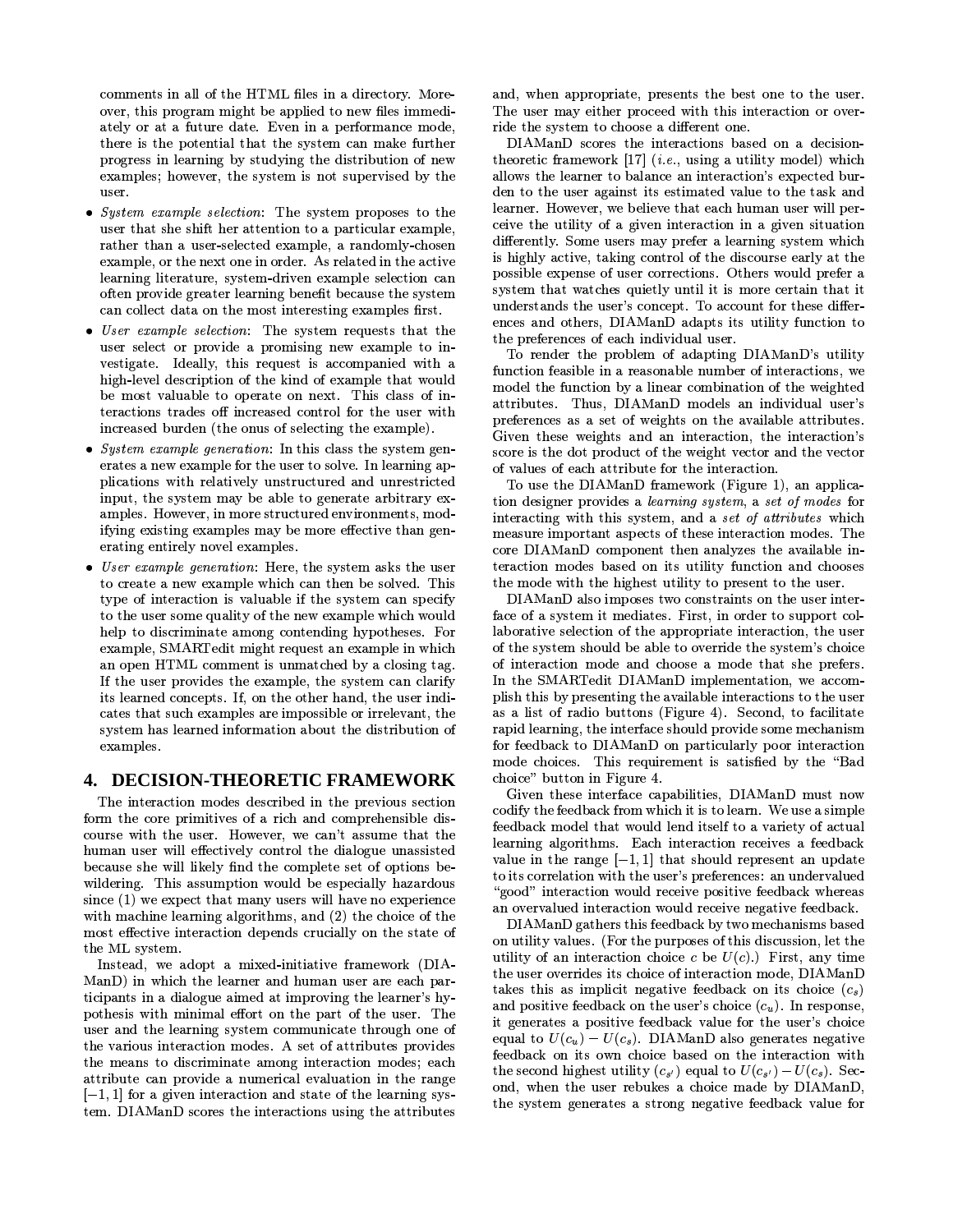

Figure 3: Error and similarity metrics averaged across the first 50 steps of 100 simulated DIAManD runs. There are fifteen attributes and eight choices in the domain. Confidence bars are set to 99% assuming a two-tailed Gaussian distribution of results.

that choice equal  $U(c_{s}) - U(c_{s}) - \rho$  where  $\rho$  is a parameter to the learning system.

Our learning mechanism for DIAManD responds to user feedback using an online reinforcement learning technique based loosely on the one described by Auer [2]. However, DIAManD performs no exploration - that is, it does not try apparently inferior interaction modes in order to solicit feedback on these choices.<sup>2</sup> Also, DIAManD allows feedback on more than one interaction at a time. The algorithm adjusts its weight vector by adding to it a scaled version of each interaction's attribute vectors. Each attribute vector is scaled by its interaction's feedback value and a uniform factor controlling the learning rate (as in gradient descent [15]).

Figure 3 shows the action of this learning system in an artificial domain. We have assumed that the domain has fifteen attributes and eight interaction modes (these numbers approximate those we hope to eventually achieve in SMARTedit). We model the user's preferences as a set of weights on the attributes; these are not revealed to DIA-ManD. We generate a random vector (with one entry for each attribute) by selecting values in the range  $[-1, 1]$  for each element of the vector. For each run, a "user" is created by generating a random weight vector and scaling its length to 1.0. DIAManD's initial weight vector is also a random vector. At each step, a random attribute vector is constructed for each interaction. Based on their respective weight vectors, DIAManD and the user model each pick the best  $(i.e.,$  highest utility) interaction. If these choices differ, feedback is generated as if the user overrode DIAManD's choice in favor of her own. Moreover, if the user's utility for DIAManD's choice is less than 0, she issues a rebuke (i.e., presses the "Bad choice" button). Finally, DIAManD updates its own model based on this feedback.

We measured two values (both averaged across 100 runs) at each step. The *error* at a step is the difference between the user's utility value for DIAManD's interaction choice and the user's utility for her own choice. The similarity between DIAManD's weight vector and the user's vector is the cosine of the angle between the vectors (the dot product of the two divided by their lengths). This value approaches 1.0 as the vectors become more and more similar.

Figure 3 shows that as long as the user's preferences really can be represented as a linear combination of the attributes, DIAManD will quickly learn the user's preferences. In this scenario, DIAManD's error is below 0.2 after only 18 interactions with the user - about one or two typical SMARTedit tasks.

We also tested variations on the number of attributes and interaction modes. The results indicate that more interactions make learning faster while more attributes slow learning; however, even with fifty attributes and only five choices, DIAManD's error level still drops well below 0.2 and its similarity level rises above 0.75 within 50 steps. Finally, starting DIAManD with a zero weight vector (rather than a random vector) makes little difference across all settings after only a few steps.

#### **DIAManD ATTRIBUTE SET** 5.

The attribute set used in a DIAManD system defines the space of user adaptations available to that system. DIA-ManD can adapt to a user only if that particular user's preferences are expressible in the "basis set" defined by these attributes. Although the best attribute set for a specific DI-AManD implementation will depend somewhat on both the learning system and interaction set used, the vital consideration that any attribute set must reflect is the balance between user effort and value to the task and system.<sup>3</sup>.

For the SMARTedit implementation of DIAManD, we chose five appropriate but general attributes; each of these should be viable for most learning system and interaction library combinations. The first three (user input, level of continuity, and probability of correction) focus on user effort and represent physical and mental effort required from the user. The latter two (task progress and value to the system) focus on achievement of the user's objective. These measures reflect the typical objective of the user of a machine learning system: complete the task by refining the hypothesis of the learning system until it correctly describes the data. In the remainder of this section, we describe the five attributes used in our implementation.

• The user input attribute measures the difficulty of completing the interaction. For some interactions it may be possible to calculate the expected amount of input  $(e,q)$ . keystrokes and mouse clicks) necessary to complete the interaction. However, in the case of SMARTedit, we take a simple approach and hand-craft a function for each interaction which returns a rating between 0 and 1. The rating reflects the calculated possible courses of the interaction and our subjective estimate of the amount of input required for these potential courses. Note, however, that

 $2$ An earlier version of DIAManD that did explore the space of interaction modes in this manner frustrated users by making the "wrong" choices for no apparent reason.

<sup>&</sup>lt;sup>3</sup>Ideally, attributes measuring user effort will draw on germane work in human-computer interaction such as task analysis [7] However, the initial work described here uses simple heuristics for these attributes.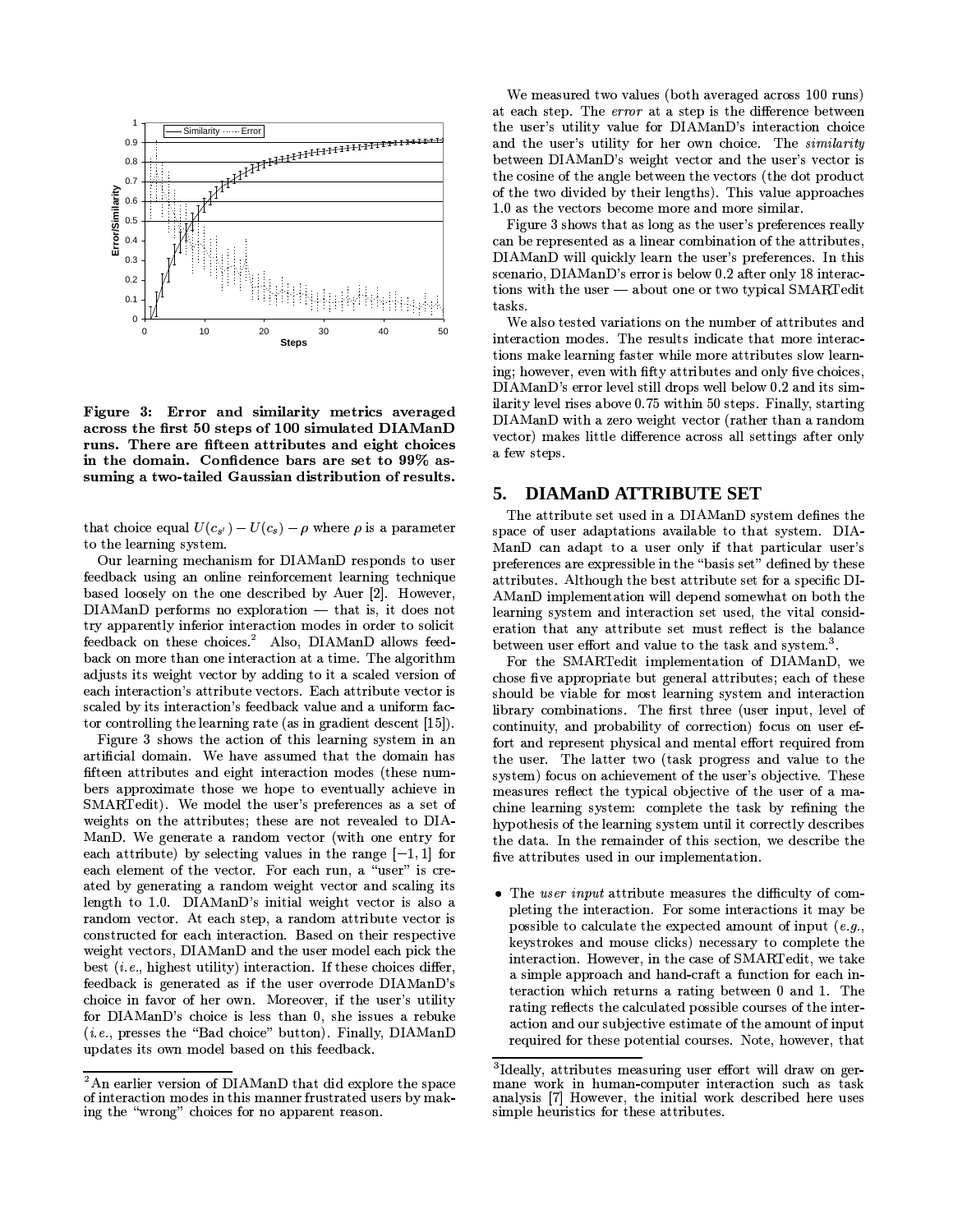any more complex or realistic scheme could be applied if its results could be mapped to the range  $[-1, 1]$ .

- The level of continuity between a new interaction and those preceding it measures the additional burden of some interactions on the user imposed by the cognitive contextswitch required to change interaction modes. For example, if DIAManD moves the discourse to a performance mode directly from a user-solution mode, the sudden shift in initiative might confuse to the user. On the other hand, moving from collaborative-solution mode to performance mode will be less confusing because the change in initiative is not as great. In our SMARTedit DIAManD implementation we create a matrix of values between 0 and 1 that reflect our subjective estimation of the level of continuity between each pair of interactions. We track the most recently completed interaction mode and assign a value for this attribute based on the matrix entry for the last mode and the mode currently under consideration.
- The probability of correction is the probability that the user will be forced to correct an error by the system. This measure is used to reflect the amount of attention the user will be forced to pay to the system during an interaction. Typically, this attribute can be estimated using the learner's own confidence in its hypotheses. In the case of SMARTedit, we measure the value directly using its learning systems probability framework. Each interaction is simulated to determine the probability that the user will be forced to correct the system's prediction.
- The task progress achieved during an interaction is a measure of how much of the user's task is completed over the course of that interaction. In SMARTedit, we measure this value as the expected number of program actions that will be completed over the course of the interaction. This measure is mapped to the range  $[-1, 1]$  by establishing an upper bound on the reported value and scaling.
- $\bullet$  The value to the system of an interaction is the amount of improvement to or increase in confidence of the system's hypothesis space. To measure this change in quality of the hypothesis space, we note that a space with fewer distinct hypotheses is less "ambiguous" and more likely to favor the correct concept. In SMARTedit, we quantify this ambiguity by the entropy of hypothesis space: the amount of information the system would gain were it to ask the user: "Which of these hypotheses is the correct one?" $4$

Note that each possible interaction mode implicitly asks a limited version of this broad question  $-$  by asking the user explicitly, displaying a proposed solution, or some other mechanism. So, each interaction divides the space of programs into disjoint subsets and discriminates among these subsets. For instance, recording an example divides the learning system's hypothesis space into the distinct subsets which predict each possible recording trace. Even before the demonstration, we can calculate these subsets. After the demonstration, we can point to the subset which explains the user's actions.

Given this model, we can view the expected change in quality of the hypothesis space as the information gain of the interaction,  $I_G$ :

| <b>X SMARTedit: prob1.txt</b> | $\Box$ DIX                                                                                                                                                                                                                                                                           |  |  |  |
|-------------------------------|--------------------------------------------------------------------------------------------------------------------------------------------------------------------------------------------------------------------------------------------------------------------------------------|--|--|--|
| Started recording             |                                                                                                                                                                                                                                                                                      |  |  |  |
| Interaction Control Panel     | This is some sample<br>HTML text from which the comments </th></tr><tr><td>Record one full example</td><td>Comment #2 <math>\rightarrow</math> pught to be<br>deleted. Look! Comment <em>coming</em></td></tr><tr><td>Record one step</td><td><math>\leftarrow</math> --Comment #3 ! |  |  |  |
| Step                          | There is ample evidence that these<br>- Comment #4 comments should go.                                                                                                                                                                                                               |  |  |  |
| Hom to end of example.        |                                                                                                                                                                                                                                                                                      |  |  |  |
| Run while sure                |                                                                                                                                                                                                                                                                                      |  |  |  |
| Jump and record an example    |                                                                                                                                                                                                                                                                                      |  |  |  |
| Recording                     |                                                                                                                                                                                                                                                                                      |  |  |  |
| <b>Bad choice!</b>            |                                                                                                                                                                                                                                                                                      |  |  |  |
| <b>Done recording</b>         |                                                                                                                                                                                                                                                                                      |  |  |  |

Figure 4: Screenshot of SMARTedit enhanced with DIAManD. The task, as in Figure 2, is to delete all HTML comments, and the first one has been deleted. The interactions are lined up on the left of the screen, and their scores are represented by the darkness of their fonts and the bar gauges to their right. The system has just selected the "Record one step" interaction, asking the user to demonstrate the next move. DIAManD selected this interaction over "Step" (the third down) because of the high probability of error in the "Step" interaction.

$$
I_G = -\sum_{o \in O} \left( \sum_{c \in o} P(c) \right) \log \left( \sum_{c \in o} P(c) \right)
$$

Each  $o$  is a set of concepts (drawn from the universe  $O$ ) which predict indistinguishable solutions on the current example, and  $P(c)$  is the probability of concept c. As with the task progress, this measure is mapped to the range  $[-1, 1]$  by truncating and scaling the range of entropy values.<sup>5</sup>

#### 6. **IMPLEMENTATION**

We have implemented our framework in the context of the SMARTedit system. SMARTedit previously supported only two modes of interaction - one user solution and one  $collaborative$  solution  $-$  and had no intelligent interaction management. It was the user's responsibility to select the interaction mode and she made this choice without guidance. Moreover, it was impossible to switch back to the user solution mode from collaborative solution mode.

In order to introduce DIAManD's collaborative framework into SMARTedit, we followed the steps described in Section 4: provide a learning system, an interaction library, and an attribute set, and include in the interface the capacity to switch between interactions and rebuke a poor interaction choice.

Our learning system is the SMARTedit learning engine, based on Version Space Algebra [10]. Our five attributes are described in the Section 5. We also constructed a new library of six interaction modes.

To create the interaction library, we cleanly separated two interactions from SMARTedit's recording mode: one asks the user to record an entire example while the other asks

 ${}^{4}$  For an introduction to entropy and information gain, see Chapter 3 of  $[15]$ .

<sup>&</sup>lt;sup>5</sup>This measurement is also used to compare the utility of demonstrating on different examples for the system selection interaction mode.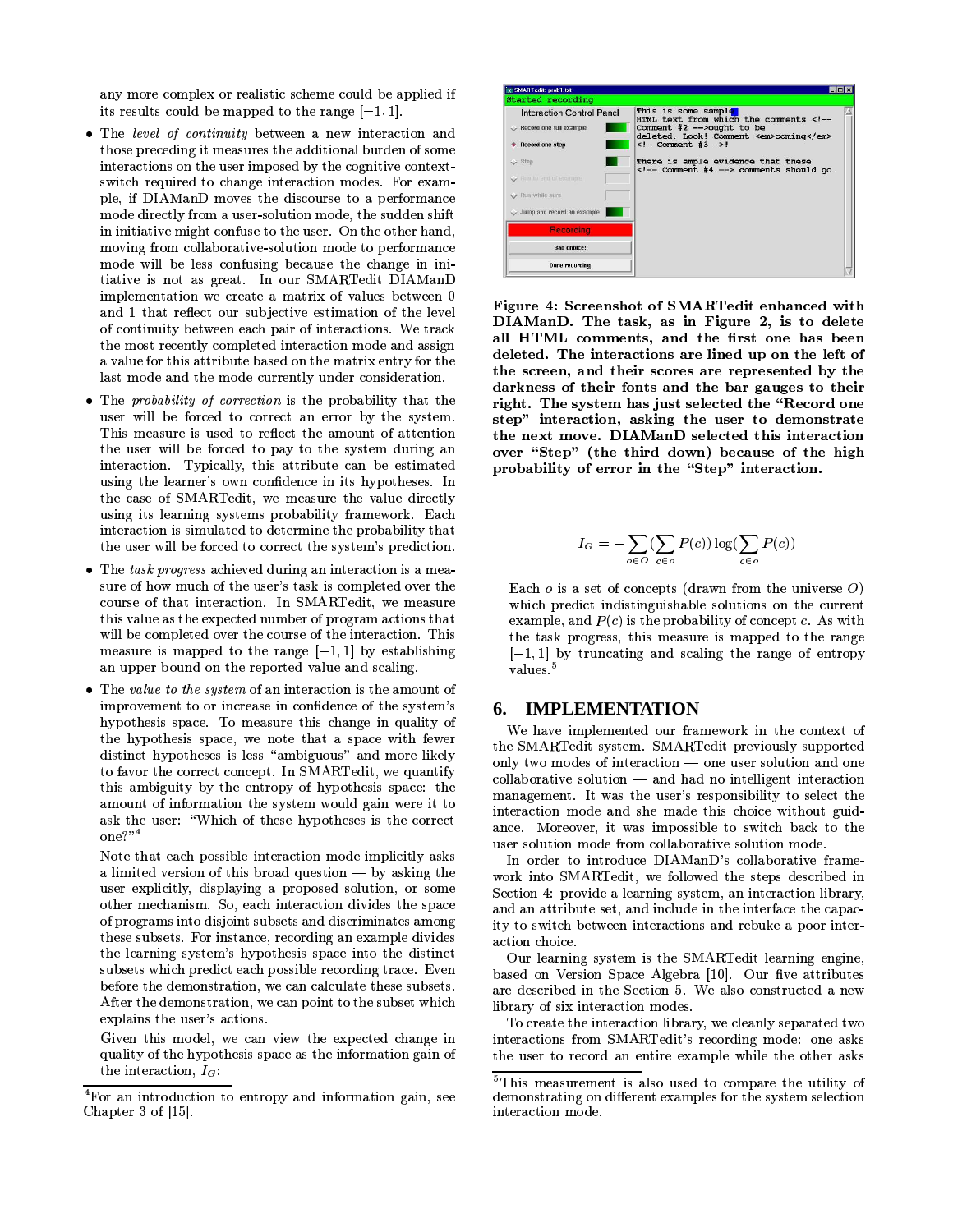the user to record just a single action ("Record one full example" and "Record one step" in Figure 4). Each of these fits into the user solution class from Section 3. SMARTedit's ability to present a guess at the next action became "Step", a collaborative solution mode. We also introduced three entirely new interaction modes:

- "Run to end of example" successively presents the system's guesses for each step up to the end of the current example. After a brief pause to allow the user to interrupt, the system commits the guess. This interaction mode is from the system solution category.
- The "Run while sure" interaction immediately executes the learned program step by step until the system's confidence in the program at any step drops below a threshold (currently 99.9%). This interaction is a performance mode.
- Finally, we introduced system example selection in the form of the "Jump and record an example" mode. In this mode, the system repositions the cursor to just before an example that is particularly confusing to the system and asks the user to demonstrate that example.

SMARTedit's user interface was altered to display the interaction choices as a set of radio buttons. DIAManD's scores for the interactions are displayed by the contrast of the font and a horizontal gauge to the right of each interaction (as shown in Figure 4). Finally, the "Bad choice" button was added to allow users to rebuke DIAManD's choice.

The result of this implementation is a system capable of intelligently recommending which interaction to perform next. The user interface problems motivated in our case study are each addressed by the interaction manager. Users can tell when to stop recording examples because the system lowers the ranking of user solution mode interactions and instead recommends collaborative or system solution modes. Moreover, if a user does enter collaborative solution mode (or system solution mode) too early, she can now switch back to solving examples herself using the interaction manager.

We have not yet performed a formal user study focusing on DIAManD. However, we have received informal feedback on the SMARTedit implementation of DIAManD from collaborators and students in our department. Feedback from these users has motivated the current design of the user interface. For example, one user used SMARTedit to perform a task and felt he had trained the system correctly after a pair of examples. However, when he then had SMARTedit run in system solution mode<sup>6</sup> it made a mistake on one irregular example which went unnoticed. When he performed this task again with DIAManD, the interaction manager correctly recommended recording that irregular example, but the user failed to notice the change in recommendations and initiated the "Run" interaction anyway. To avoid this problem, weights are now represented in a format which admits easy comparison between options (the shaded "gauges" in Figure 4) and also by the attention-grabbing fading of fonts.

A similar process led to a new "User control" interaction in which the system declines to select an interaction automatically and asks the user to take the initiative. This

interaction always receives a fixed utility rating. "User control" serves two purposes. First, it maintains the credibility of the system: DIAManD takes control and recommends an interaction only when it actually has a good one to propose. Second, it provides a "bar" toward which the user's choice is raised by the feedback mechanism. The effect of this extra positive feedback balances the highly negative feedback provided by the "Bad choice" button.

The qualitative feedback from users has so far been mixed. Some users are aggravated by the intrusion of DIAManD into control of the discourse. Others are happy to receive guidance and assistance. We believe that the existing DI-AManD mechanism, with appropriate attributes measuring user tolerance of interruptions, can eventually accommodate both styles of users.

### 7. RELATED WORK

Several other lines of research have approached the problem of designing interfaces for machine learning in different ways - either by developing methodologies for learning interfaces or by creating interfaces for specific learning applications.

Work in active learning [1, 5] focuses on the "value to the system" attribute, ignoring the burden of interactions on the user. This focus requires the assumption that all interactions pose the same burden to the user, an assumption that may be reasonable in the face of a single mode of interaction. However, our work introduces numerous interaction modes, and distinguishing among these requires a richer set of attributes.

Boicu et al. [4] describe a framework for enabling domain experts to construct intelligent agents. Their framework selects among interactions to guide the user during exploration of a particular example. However, they do not address the problem of proactively selecting and moving among examples, nor are their interactions or interaction manager designed to generalize beyond their specific learning system.

Bauer and Dengler [3] describe a PBD system for wrapper induction. Their system performs heuristic search through the space of wrappers – programs that extract data from web pages. They describe a utility function specific to wrapper induction that can help users choose how to refine a wrapper. They introduce an attribute (the number of questions asked of the user) to help determine whether to bother the user with another interaction or use the current wrapper.

Previous work on adaptive user interfaces provided some mechanisms for collaborating to refine the learner's concept. Peridot [16] and Metamouse [14] are early PBD systems that request guidance from the user when generalizing actions. The "mail clerk" agent [13] learns by observing the user, from explicit feedback, and by being trained. In addition, it compares its confidence against two user-set thresholds ("tell-me" and "do-it") to decide whether to initiate action, make a suggestion, or remain quiet. None of these systems describes a general interface for machine learning, and none supports all the interaction modes presented herein.

Our work is partly inspired by recent work on mixedinitiative planning [8, 12]. For example, the TRAINS-95 system [9] describes a robust, multi-modal interface that treats the AI planner and the user as equal participants in the problem solving dialogue.

<sup>&</sup>lt;sup>6</sup>The "Run" or system solution mode was so useful for DIA-ManD that we also introduced it into the plain SMARTedit system.